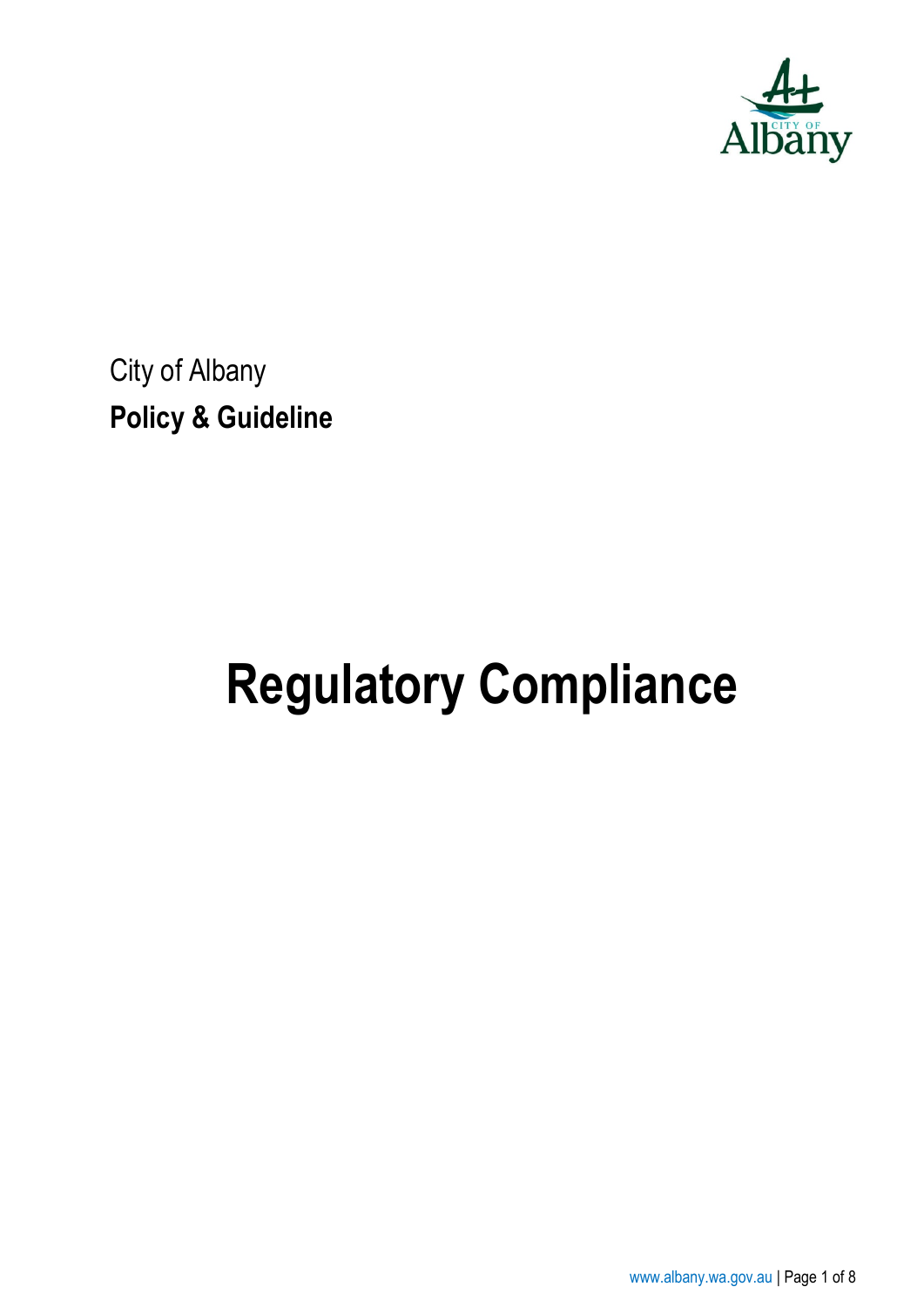| <b>Document Approval</b>                                                                                                           |                                        |                                                                                                                                                                                                                                                                                                                                                                                                                                                                                                                                              |                            |                                 |
|------------------------------------------------------------------------------------------------------------------------------------|----------------------------------------|----------------------------------------------------------------------------------------------------------------------------------------------------------------------------------------------------------------------------------------------------------------------------------------------------------------------------------------------------------------------------------------------------------------------------------------------------------------------------------------------------------------------------------------------|----------------------------|---------------------------------|
| <b>Document Development Officers:</b>                                                                                              |                                        |                                                                                                                                                                                                                                                                                                                                                                                                                                                                                                                                              | <b>Document Owners:</b>    |                                 |
| Manager Public Health and Safety<br>Manager Governance & Risk<br>Manager Planning and Building Services<br><b>Document Control</b> |                                        | Executive Director Infrastructure, Development and<br>Environment<br><b>Executive Director Corporate and Commercial</b><br>Services                                                                                                                                                                                                                                                                                                                                                                                                          |                            |                                 |
|                                                                                                                                    | <b>File Number - Document</b>          | CM.STD.7 - Policy                                                                                                                                                                                                                                                                                                                                                                                                                                                                                                                            |                            |                                 |
| Type:                                                                                                                              |                                        | CM.STD.4 -Guideline                                                                                                                                                                                                                                                                                                                                                                                                                                                                                                                          |                            |                                 |
| <b>Document Reference</b><br>Number:                                                                                               |                                        | NP21132839                                                                                                                                                                                                                                                                                                                                                                                                                                                                                                                                   |                            |                                 |
| <b>Status of Document:</b>                                                                                                         |                                        | <b>Council decision: Adopted &amp; Reviewed.</b>                                                                                                                                                                                                                                                                                                                                                                                                                                                                                             |                            |                                 |
| <b>Quality Assurance:</b>                                                                                                          |                                        | Executive Management Team, Council Committee, and Council.                                                                                                                                                                                                                                                                                                                                                                                                                                                                                   |                            |                                 |
| <b>Distribution:</b>                                                                                                               |                                        | <b>Public Document</b>                                                                                                                                                                                                                                                                                                                                                                                                                                                                                                                       |                            |                                 |
|                                                                                                                                    | <b>Document Revision History</b>       |                                                                                                                                                                                                                                                                                                                                                                                                                                                                                                                                              |                            |                                 |
| <b>Version</b>                                                                                                                     | <b>Author</b>                          |                                                                                                                                                                                                                                                                                                                                                                                                                                                                                                                                              | <b>Version Description</b> | <b>Date</b><br><b>Completed</b> |
| 1.0                                                                                                                                | Ranger Team<br>Leader                  | Adoption Ref: OCM June 2017 Resolution DIS030. Minor<br>formatting changes only.<br>Synergy Ref: NP1763803.                                                                                                                                                                                                                                                                                                                                                                                                                                  |                            | 06/07/2017                      |
| 1.1                                                                                                                                | Manager<br>Governance &<br><b>Risk</b> | Fully reviewed, by Acting Document Owner. Minor<br>administration amendments to fix typographical error.<br>Synergy Ref: NP19104089.                                                                                                                                                                                                                                                                                                                                                                                                         |                            | 03/10/2019                      |
| 1.2                                                                                                                                | Manager<br>Governance &<br><b>Risk</b> | Reviewed by Document Owner under delegation.<br>Amendments:<br>Minor formatting and layout.<br>Term Authorised Officers replaced with Authorised<br>Persons in accordance with amendments to the<br>Local Government Act 1995.<br>Strategic context appended with reference to<br>Community Strategic Plan.<br>Appended with definition of an Authorised Person.<br>Document Owners updated to reflect new position<br>$\bullet$<br>responsible for Public Health & Safety and<br>accountability for Planning and Development<br>Compliance. |                            | 05/07/2021                      |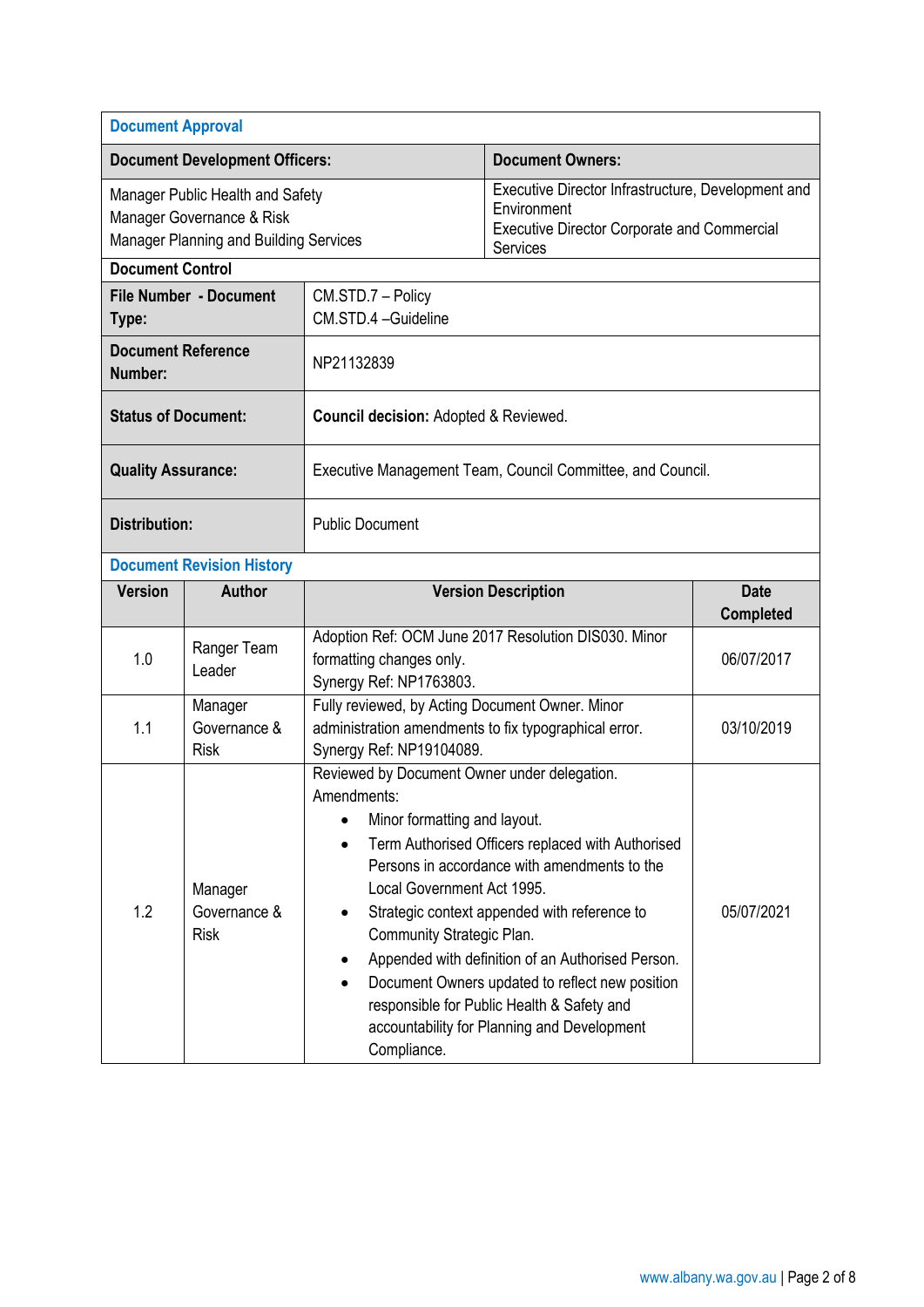# **CONTENTS**

## **Policy Position:**

| 1.             |  |
|----------------|--|
| 2.             |  |
| 3.             |  |
| 4.             |  |
| 5.             |  |
| 6.             |  |
| 7 <sub>1</sub> |  |
|                |  |
|                |  |
|                |  |
|                |  |
|                |  |
|                |  |
|                |  |
|                |  |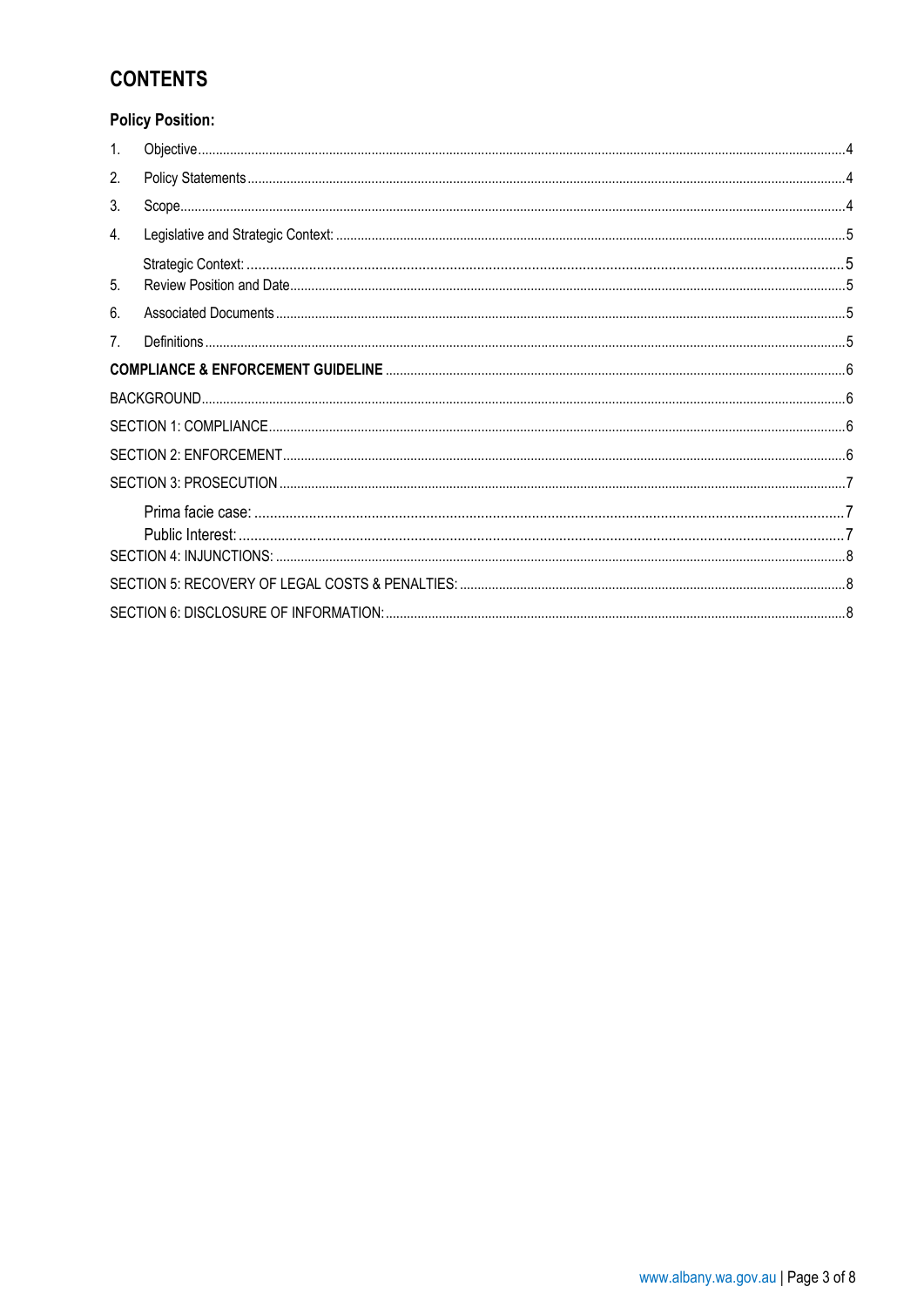#### <span id="page-3-0"></span>**1. Objective**

This policy provides guidance to:

- 1.1 Ensure there is a consistent approach in the undertaking of compliance and enforcement action.
- 1.2 Ensure transparency, procedural fairness and that the principles of natural justice are enacted.

### <span id="page-3-1"></span>**2. Policy Statements**

- 2.1 The City shall administer its statutory responsibilities under the applicable legislation in a fair, unbiased and equitable manner in the interest of public health, safety, order, and amenity.
- 2.2 The City of Albany recognises the need for the separation of powers in respect of the adoption of regulation and the enforcement thereof.
- 2.3 The City acknowledges that the enforcement of regulations is an administrative function for which statutory responsibility rests with the Chief Executive Officer.
- 2.4 Each compliance investigation undertaken by the City will be assessed case by case on its merits.
- 2.5 Complaints will be prioritised for investigation based upon the seriousness of the alleged breach or offence when assessed against criteria established in the Compliance and Prosecution Guidelines.
- 2.6 Assessment of the priority of the matter, prior to prosecution, will include a public interest test as described in the Compliance and Prosecution Guidelines.
- 2.7 Authorised City staff may undertake compliance checks on a random or routine basis. Evidence of a breach of legislation identified may result in an investigation and subsequent compliance action.
- 2.8 City of Albany staff, volunteers, and Councillors will be bound by the City of Albany Code of Conduct Policy when undertaking the investigation and resolution of compliance issues.
- 2.9 The City's communications with members of the public will be in accordance with the Customer Service Commitment and Complaints Resolution policy.
- 2.10 The City of Albany is unable to condone the continuation of a breach or offence once it has been brought to the City's notice. The City's compliance efforts will be applied in accordance with the Compliance and Prosecution Guidelines and within available resources. Accordingly, the investigation of relatively minor instances of non-compliance may be deferred or not pursued.
- 2.11 The City may refuse to investigate a complaint where the City has formed the opinion that the compliance issue is either minor or unreasonable as described in the Ombudsman Western Australia Managing unreasonable complainant conduct: Practice Manual.
- 2.12 The enforcement measures applied will be those considered by the CEO or delegate to be most appropriate to achieve compliance with the law and serves the public interest.
- 2.13 Enforcement action will be commensurate with the seriousness of the alleged breach or offence assessed against criteria established in the Compliance and Prosecution Guidelines and consistent with legal requirements.
- <span id="page-3-2"></span>**3. Scope**
- 3.1 This policy applies to any City officer with responsibilities under delegated authority for ensuring compliance with WA state legislation and City of Albany local laws.
- 3.2 This policy primarily applies to the investigation and resolution of:
	- offences against, or breaches of legislation for which the City of Albany (the City) is administratively responsible; and
	- failure to comply with lawful directions.
- 3.3 It also applies to any appeals arising out of proceedings brought by the City.
- 3.4 This policy will apply to all relevant State and local laws, including but not limited to the following:
	- Planning and Development Act 2005
	- Public Health Act 2016
	- Building Act 2011
	- Dog Act 1976
	- Cat Act 2011
	- Bush Fires Act 1954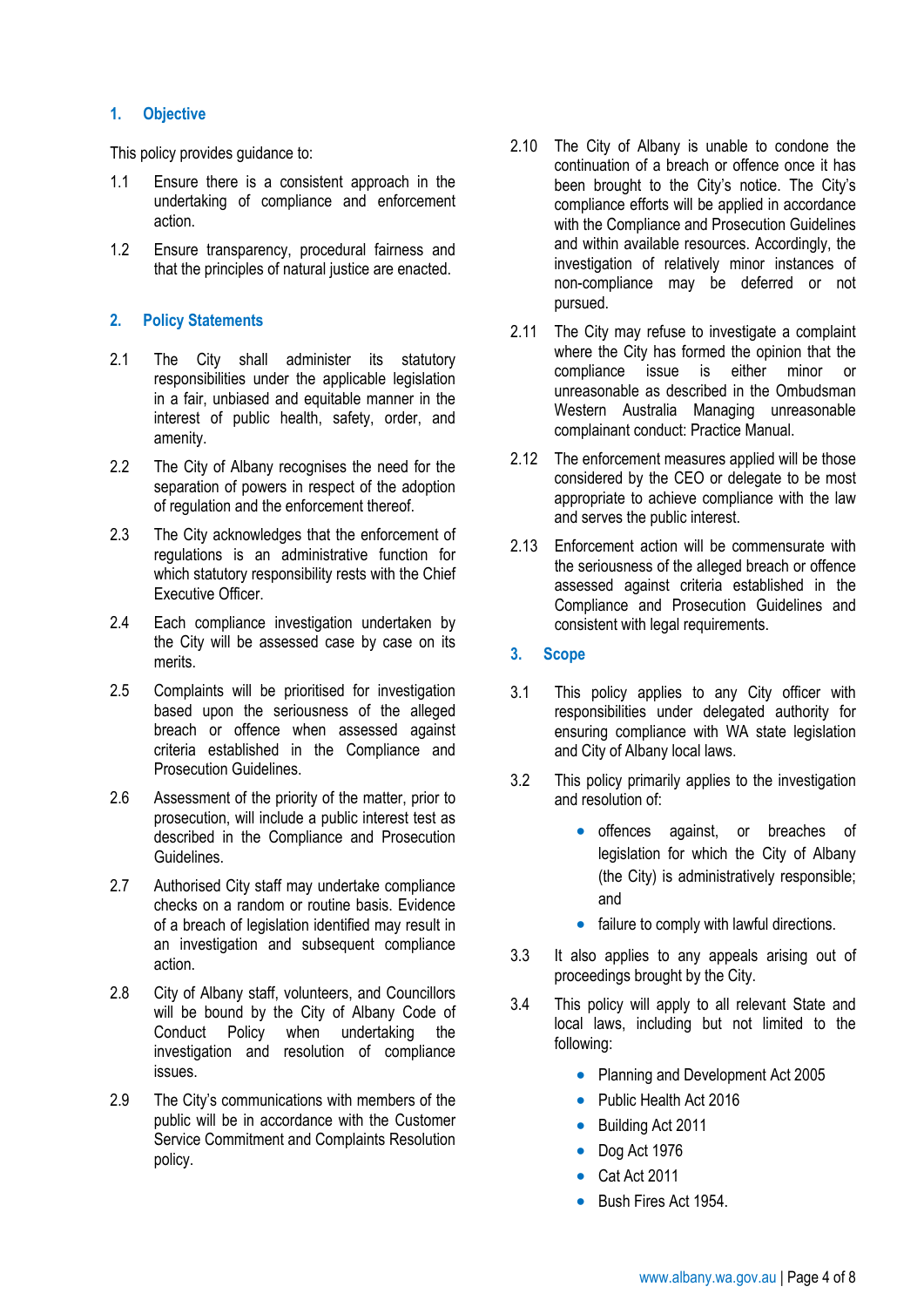#### <span id="page-4-0"></span>**4. Legislative and Strategic Context:**

Legislation, directives, guidelines, Acts and regulations that provide the broad framework within which the policy operates and/or with which it needs to comply follow:

- 4.1 The Local Government Act 1995, s3.1(1) identifies that one of the general functions of Local Government is the "good government of persons in its district".
- 4.2 The Local Government Act 1995 s3.18(1) provides that: "a local government is to administer its local laws and may do all other things that are necessary or convenient to be done for, or in connection with, performing its functions under this Act".
- 4.3 The Local Government Act 1995 s2.7 identifies the role of council as:
	- *"(1) The council —*
	- *(a) governs the local government's affairs; and*

*(b) is responsible for the performance of the local government's functions.*

*(2) Without limiting subsection (1), the council is to —*

*(a) oversee the allocation of the local government's finances and resources; and (b) determine the local government's policies."*

4.4 This policy is guided by the Statement of Prosecution Policy and Guidelines 2005 issued under the Director of Public Prosecutions Act 1991.

#### <span id="page-4-1"></span>**Strategic Context:**

This policy and guideline aligns with the Community Strategic Plan 2030:

**Objective** 1.1: To establish and maintain sound business and governance structure

Community Priorities:

1.1.1 Implement systems and controls that ensure the prudent use of rates and ensure value for money in all aspects of Council operations.

1.1.2 Provide informed and transparent decision making that is consistent with our strategic direction, meets our legal obligations, reflect the level of associated risk and are adequately explained to community.

#### <span id="page-4-2"></span>**5. Review Position and Date**

This policy and procedure is to be reviewed by the document owner every two years.

#### <span id="page-4-3"></span>**6. Associated Documents**

Other documents that have a bearing on this policy and that may be useful reference material for users of this policy:

- Compliance & Enforcement Guideline
- **Internal Review Guideline**

#### <span id="page-4-4"></span>**7. Definitions**

Key terms and acronyms used in the policy, and their definitions:

*Amenity* means the same as defined in Local Planning Scheme No 1.

*City* means the City of Albany

*Infringement Notice* means a notice issued under a written law, other than this Act, to a person alleging the commission of an offence and offering the person an opportunity, by paying an amount of money prescribed under the written law and specified in the notice, to have the matter dealt with out of court.

**Officer** means an employee of the City of Albany.

An *authorised person* is a person who has been appointed by the chief executive, enabling them to perform certain functions and exercise particular powers under the Act.

*Public safety* means the welfare and protection of the general public.

*Proactive compliance* means the commencement of compliance investigations into an activity without a written compliant.

*Unreasonable complaint* has the meaning given in the Ombudsman Western Australia Managing unreasonable complainant conduct: Practice Manual.

**Warning** means verbal or written notice given to an individual or business that an offence has allegedly been committed. The warning advises of the nature of the breach or non-compliance, appropriate remedial action and the potential consequences of further noncompliance.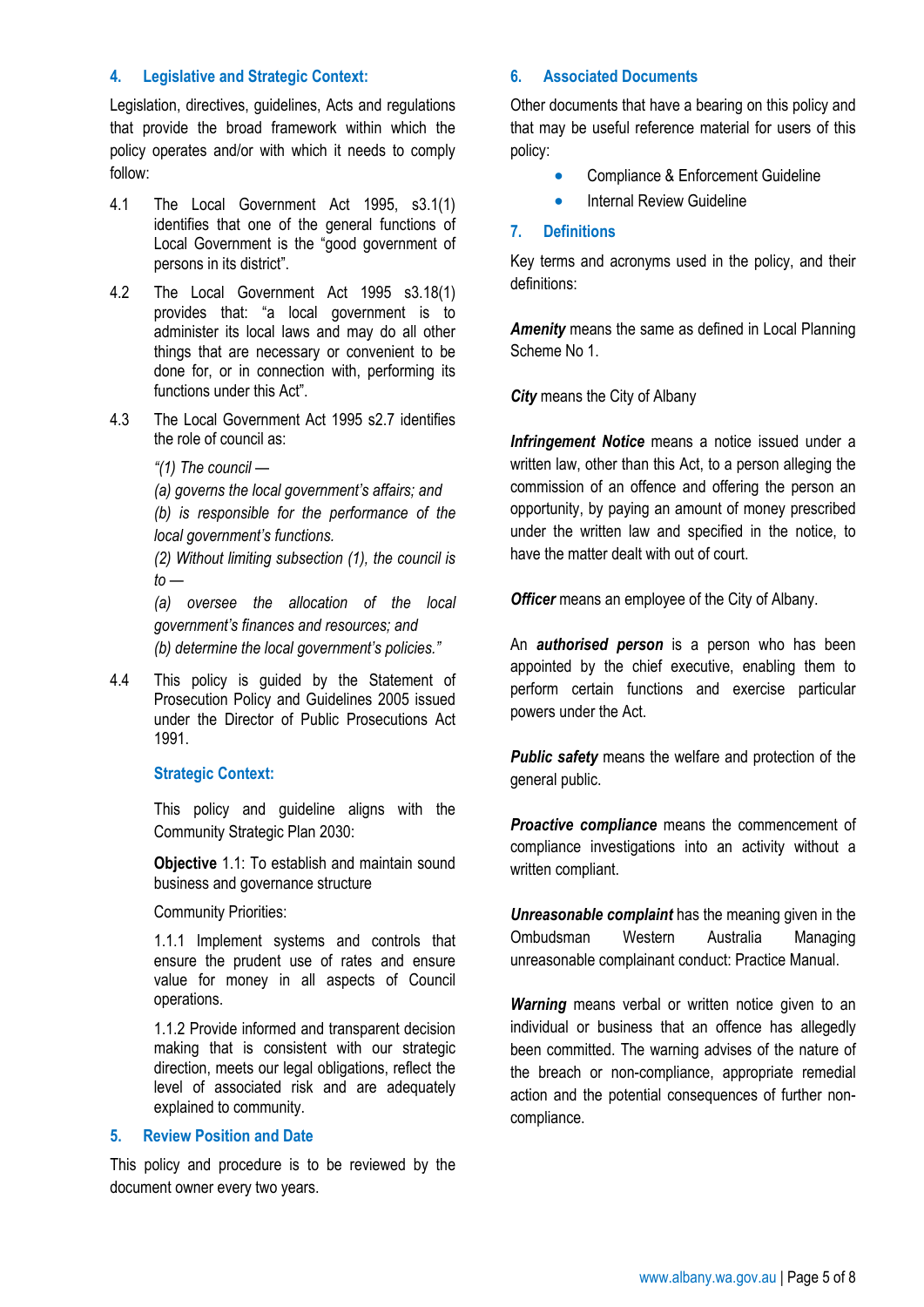## **COMPLIANCE & ENFORCEMENT GUIDELINE**

## <span id="page-5-1"></span><span id="page-5-0"></span>**BACKGROUND**

This guideline primarily applies to the investigation and resolution of:

- offences against, or breaches of legislation for which the City is administratively responsible;
- failure to comply with lawful directions; and
- any appeals arising out of proceedings brought by the City.

## <span id="page-5-2"></span>**SECTION 1: COMPLIANCE**

Where a complaint relates to a breach of statute or local law for which the City is responsible for administering, the City may request those complaints to be made in writing and should include:

- name, address and phone number or email address of the complainant;
- address of the property to which the complaint relates;
- details of the alleged breach or offence; and
- details of how the matter is affecting the complainant.

The City is unable to condone the continuation of a breach or offence once it has been brought to the City's notice. The City's compliance efforts will be applied in accordance with enforcement criteria listed in sections 9 and 10 of this Guideline and within available resources.

Accordingly, the investigation of relatively minor instances of non-compliance may be deferred or not pursued.

Complaints will be prioritised for investigation based upon the seriousness of the alleged breach or offence when assessed against the criteria prescribed in clause 12 of this Guideline.

## <span id="page-5-3"></span>**SECTION 2: ENFORCEMENT**

Enforcement options may only be exercised by authorised persons with relevant delegated authority or authorisation relating to enforcement action or otherwise by Council resolution.

The City of Albany may, where appropriate, favour education over other enforcement options but only where this is in the public interest and appears likely to achieve compliance.

At the conclusion of an investigation, authorised persons shall pursue the most appropriate action which may include one or more of the following enforcement options, listed below:

- acknowledge, with no further action;
- granting of public amnesty;
- informal action (including education);
- formal warning;
- cancellation of permits;
- infringement notice;
- statutory notice and/or direction notice:
- prosecution; or
- injunction.

Decisions on enforcement action may have regard to any or all of the following considerations:

- whether there has been a failure to comply with any written law, any formal request, lawful direction or notice given by the City;
- the length of time since the occurrence of the incident;
- whether the breach or offence was committed deliberately or accidentally;
- any mitigating or aggravating circumstances;
- any demonstrated history of non-compliance;
- the potential short and long term consequences of non-compliance;
- the need for deterrence of further breach or offences; or
- precedent which may be set by any failure to take enforcement action.

Enforcement action will be commensurate with the seriousness of the alleged breach or offence and consistent with legal requirements.

In determining the seriousness of an alleged breach or offence resulting from a complaint or proactive compliance action, the City will have regard to: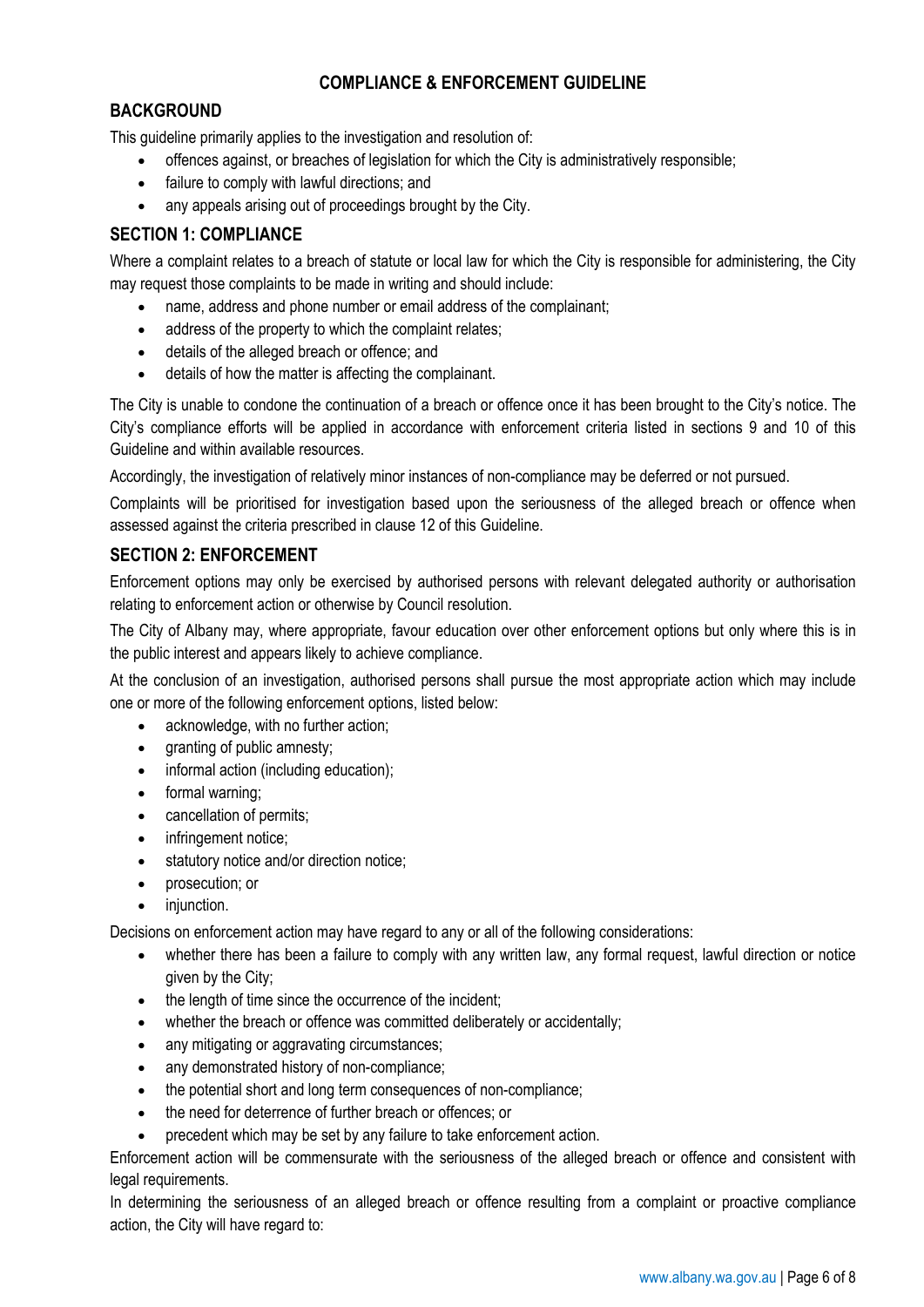- the penalty prescribed in the relevant legislation for the alleged breach or offence;
- the nature or relative seriousness of the breach:
- the potential harm caused by, or effect of, the breach/offence on public health and safety, environment (built and natural), or the amenity of the district; and
- whether or not it is in the public interest for the City to take action.

## <span id="page-6-0"></span>**SECTION 3: PROSECUTION**

Prosecution is an enforcement option that may be used when there are reasonable grounds for suspecting that an offence has been committed contrary to an Act, regulation, or local law. The objects of prosecution include but are not limited to:

- enforcing legislation;
- protecting the public from loss, harm, injury, or damage;
- satisfying the public interest that legislation is properly enforced; and
- act as a deterrent to others who might consider committing the same or similar offences.

For the purpose of this Guideline, a prosecution is commenced when a prosecution notice is lodged with the court.

The City may also become involved in prosecution proceedings if:

- at the election of the alleged offender;
- escalation following a court decision; or
- escalation following a State Administrative Tribunal (SAT) decision.

Prosecution will only be initiated following consideration of all the available information and circumstances of the individual case. Determining if prosecution is an appropriate option involves two identifiable steps:

- the establishment of a prima facie case with reasonable prospects of success, and
- establishing that a prosecution is in the "public interest".

#### <span id="page-6-1"></span>**Prima facie case:**

- A prosecution should not be instituted or continued unless there is sufficient admissible, evidence to address the burden of proof that an offence has been committed by the alleged offender. The existence (or otherwise) of a prima facie case should be determined as early as possible in the prosecution process. However, the existence of a prima facie case does not of itself justify prosecution of a matter.
- Consideration should also be given to the prospects of conviction. Prosecution should not ordinarily proceed if there is no reasonable prospect of a conviction being secured.

### <span id="page-6-2"></span>**Public Interest:**

- The public interest dictates that prosecutions are initiated, or continued, only in circumstances where it is apparent that the offence, or the circumstances of its commission, are of such a nature that a prosecution is in the public interest.
- The factors to be taken into account when deciding whether or not the public interest requires prosecution will vary from case to case. The following factors, which should be considered at all stages of the process, may be relevant in determining whether the public interest supports prosecution of a matter:
	- o The seriousness or triviality of the alleged offence or technical non-compliance.
	- o Any mitigating or aggravating circumstances.
	- o The age, mental ability, physical health, mental health, or special infirmity of the alleged offender or a witness.
	- o The alleged offender's previous history in relation to relevant compliance activity.
	- $\circ$  The degree of culpability of the alleged offender in connection with the offence.
	- o The effect on public order.
	- $\circ$  Whether the prosecution would be perceived as counter-productive, for example, by bringing the law into disrepute.
	- o The availability and efficacy of any alternatives to prosecution.
	- o The prevalence of the alleged offence and the need for deterrence (including the likely deterrent value of the prosecution).
	- o Whether the alleged offence is of considerable public/environmental concern.